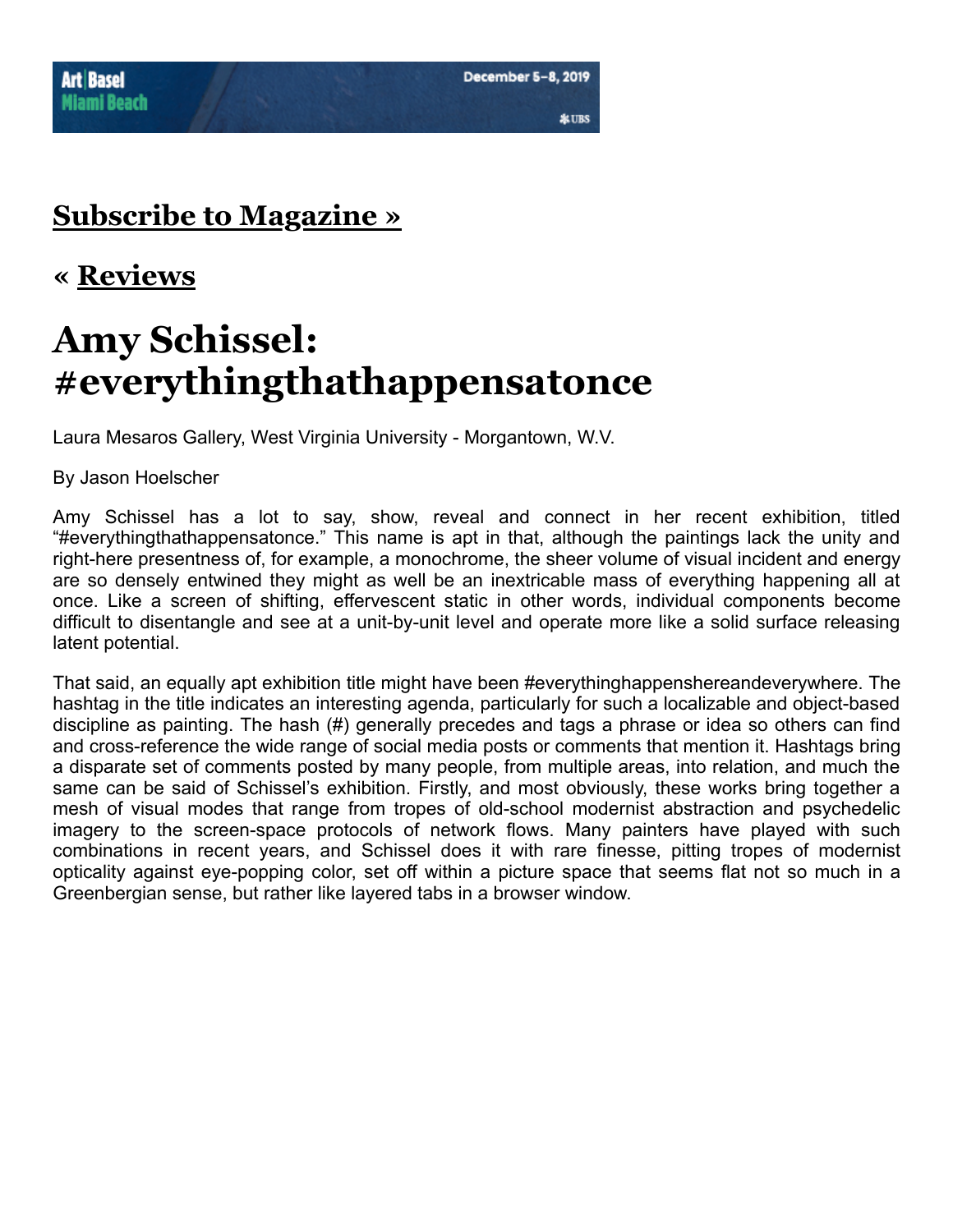

Amy Schissel, #everythingthathappensatonce, installation view, 2017, dimensions variable. Photo courtesy of the artist.

Of equal interest, however, is the implication of ideas like "everything happens at once" and "everything happens here and everywhere" in the way these paintings want centrifugally to escape the bounds of the canvas while simultaneously and centripetally being drawn back in. For example, in *Painting II*, this happens prominently on the Z axis in the way certain patches of the picture plane look like they want to recede into deep perspectival space while simultaneously being neutralized by jagged forms of cloudier and murkier brushwork, as well as by tiny zips of lateral motion that flitter back and forth across the canvas. Some works even extend the Z axis forward from the picture plane, pushing out along the floor into the space in front of the canvas.

If these paintings' Z axes are spatially complicated, the X and Y axes are truly complex. In the way the canvases are enmeshed in a network of shapes, forms and marks, they act less as individual paintings than as an aggregate object of painterly diffusion that admirably sprawls across the wall. These forms, extending as they do so densely out and beyond the frame of the canvas, smartly suggest that the visual energy unleashed on any individual canvas itself is too much to be contained within the depicted space and needs a release valve into actual space in order to maintain coherence.

Schissel's transgressing of the boundaries of her painted objects' X/Y axes suggests an interesting resonance with Jacques Derrida's notion of an artwork's *ergon*/*parergon* relationship. This refers to the relationship between an artwork (*ergon*) and its framing mechanism (*parergon*), regarding where the boundary of one stops and the other begins. For example, to a painting, the frame is part of the wall, while to the wall the frame is part of the artwork. A frame, then, acts as a *parergonal* interface that mediates the relationship between two different forces, internal and external, without being part of either one. In this smart exhibition, Schissel breaks this binary down altogether, with the artwork traversing and activating both wall and object. This brings the two into a tense, open-ended series of negotiations regarding how each aspect-the slightly more diffuse paint on the walls and the more densely concentrated paint on the canvas-can work together to rev up and activate the overall context in its entirety.

(February 2 - March 3, 2017)

*Jason Hoelscher is a painter, writer and educator based in Savannah, Ga. He has exhibited his work in New York, Paris, Berlin, Hong Kong, Stockholm and elsewhere. He has contributed to such publications as* ARTPULSE*,* Evental Aesthetics*,* Artcore Journal *and various anthologies and*